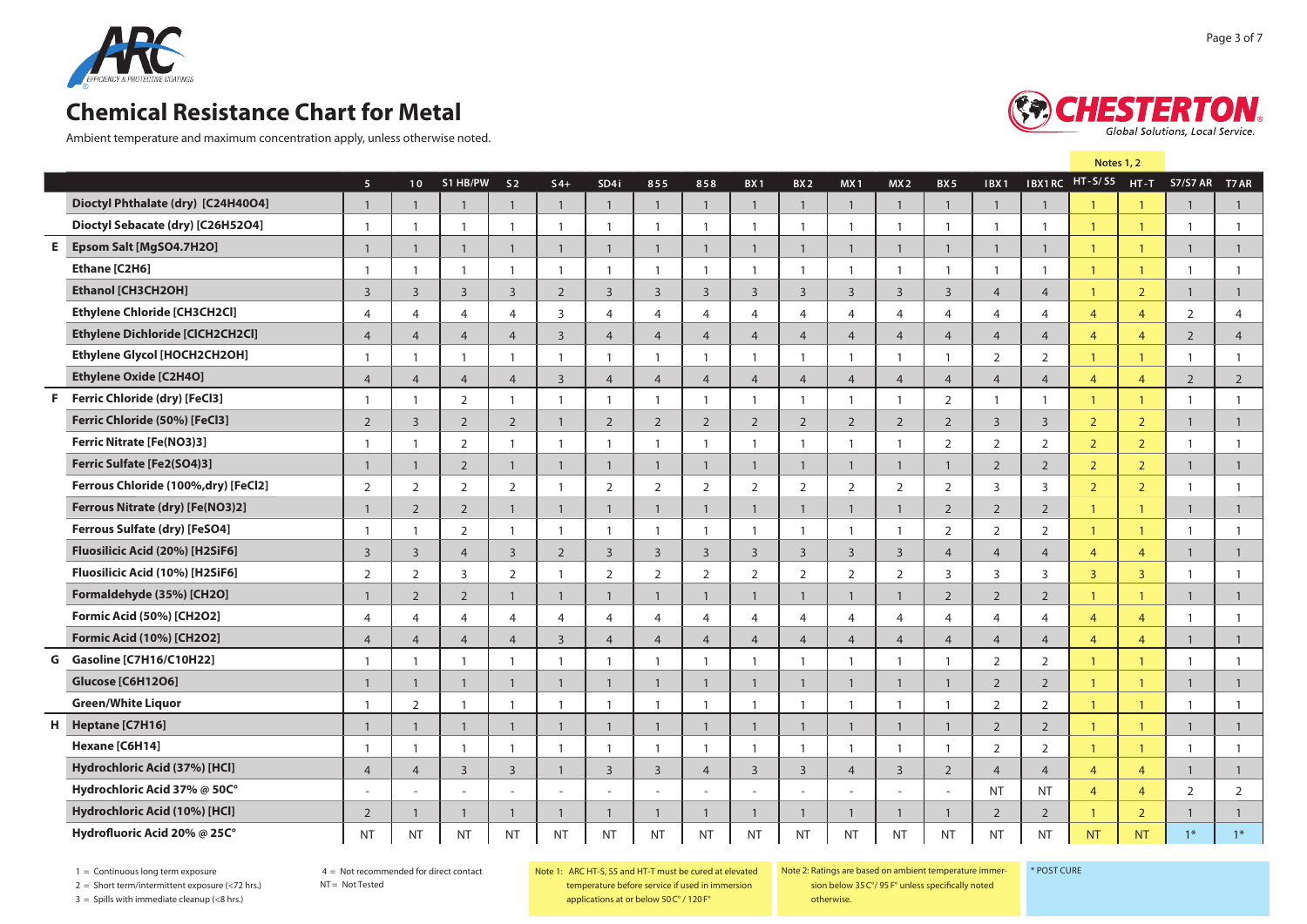

Ambient temperature and maximum concentration apply, unless otherwise noted.



**Note 1**

**5 10 S2 S4+ SD4i 855 858 BX1 BX2 MX1 MX2 BX 5 IBX1 IBX1RC HT-T T7AR Hydrofluoric Acid (10%) [HF] @ 50C°** NT NT NT NT NT NT NT NT NT NT NT NT NT NT NT NT NT 1\* 1\* **Hydrofluoric Acid (10%) [HF]** 2 3 3 3 2 1 2 2 2 2 2 2 2 3 3 3 3 1 1 **Hydrogen Peroxide (50%) [H2O2]** 4 4 4 4 4 4 4 4 4 4 4 4 4 4 4 4 4 2 2 **Hydrogen Peroxide (10%) [H2O2]** 4 4 4 4 3 4 4 4 4 4 4 4 4 4 4 4 4 1 1 **Hydrogen Peroxide (3%) [H2O2]** 3 3 3 2 1 2 2 3 2 2 2 2 3 3 3 3 3 1 1 **Hydrogen Peroxide (3%) [H2O2] 50C°** NT NT NT NT NT NT NT NT NT NT NT NT NT 3 3 4 4 1\* 1\* **Hydrogen Sulfide (wet) [H2S]** 1 2 2 1 1 1 1 1 2 2 1 2 2 3 3 2 2 1 1 **i Iso-Octane [C8H18]** 1 1 1 1 1 1 1 1 1 1 1 1 1 2 2 1 1 1 1 **Isopropyl Alcohol [C3H8O]** 1 1 1 1 1 1 1 1 1 1 1 1 1 2 2 1 1 1 1 **J Jet Fuel (JP-5)** 1 2 1 1 1 1 1 1 1 1 1 1 1 2 2 1 1 1 1 **k Kerosene** 1 1 1 1 1 1 1 1 1 1 1 1 1 2 2 1 1 1 1 **L Lactic Acid (10%) [C3H6O3]** 2 3 3 2 1 2 2 2 3 3 3 3 3 4 4 3 3 1 1 **Lactic Acid (85%) [C3H6O3] @ 85C°** NT NT NT NT NT NT NT NT NT NT NT NT NT NT NT 4 4 1\* 1\* **Lead Acetate [Pb(CH3COO)2]** 1 1 2 1 1 1 1 1 1 1 1 1 1 2 2 1 1 1 1 **Lime Water [Ca(OH)2/H2O]** 1 1 1 1 1 1 1 1 1 1 1 1 1 2 2 1 1 1 1 **m Magnesium Bisulfate (dry) [Mg(HSO4)2]** 1 1 1 1 1 1 1 1 1 1 1 1 1 1 1 1 1 1 1 **Magnesium Chloride (dry) [MgCl2]** 1 1 1 1 1 1 1 1 1 1 1 1 1 1 1 1 1 1 1 **Magnesium Sulfate (dry) [MgSO4]** 1 1 1 1 1 1 1 1 1 1 1 1 1 1 1 1 1 1 1 **Maleic Acid (30%) [C4H4O4]** 2 2 2 2 1 2 2 2 2 2 2 2 2 3 3 2 2 1 1 **Mercuric Chloride (dry) [HgCl2]** 1 1 1 1 1 1 1 1 1 1 1 1 1 1 1 1 1 1 1 **Mercury [Hg]** 1 1 1 1 1 1 1 1 1 1 1 1 1 1 1 1 1 1 1 **Methane [CH4]** 1 1 1 1 1 1 1 1 1 1 1 1 1 1 1 1 1 1 1 **Methanol [CH3OH]** 4 4 4 4 3 4 4 4 4 4 4 4 4 4 4 4 4 1 1 **Methylamine [CH3NH2]** 2 2 3 2 1 2 2 2 2 2 2 2 2 3 3 3 3 2 2 **MEK [C4H8O]** 4 4 4 4 4 4 4 4 4 4 4 4 4 4 4 4 4 1 1 **Methylene Chloride [CH2Cl2]** 4 4 4 4 3 4 4 4 4 4 4 4 4 4 4 4 4 2 2 **MIBK [C6H12O]** 2 3 1 1 2 1 1 1 1 1 1 1 2 2 2 1 1 1 1 **Mineral Spirits** 1 1 1 1 1 1 1 1 1 1 1 1 1 2 2 1 1 1 1 **Monoethanolamine [H2NCH2CH2OH]** 3 3 3 3 2 3 3 3 3 3 3 3 3 4 4 3 3 2 2 **MTBE** 2 2 1 1 1 1 1 1 1 1 1 1 1 2 2 1 1 1 1 **S1 HB/PW HT - S/ S5 S7/S7 AR**

 $1 =$  Continuous long term exposure

4 = Not recommended for direct contact

 $NT = Not$  Tested

2 = Short term/intermittent exposure (<72 hrs.)

 $3 =$  Spills with immediate cleanup (<8 hrs.)

Note 1: Ratings are based on ambient temperature immersion

\* Post Cure

below 35 C°/ 95 F° unless specifically noted otherwise.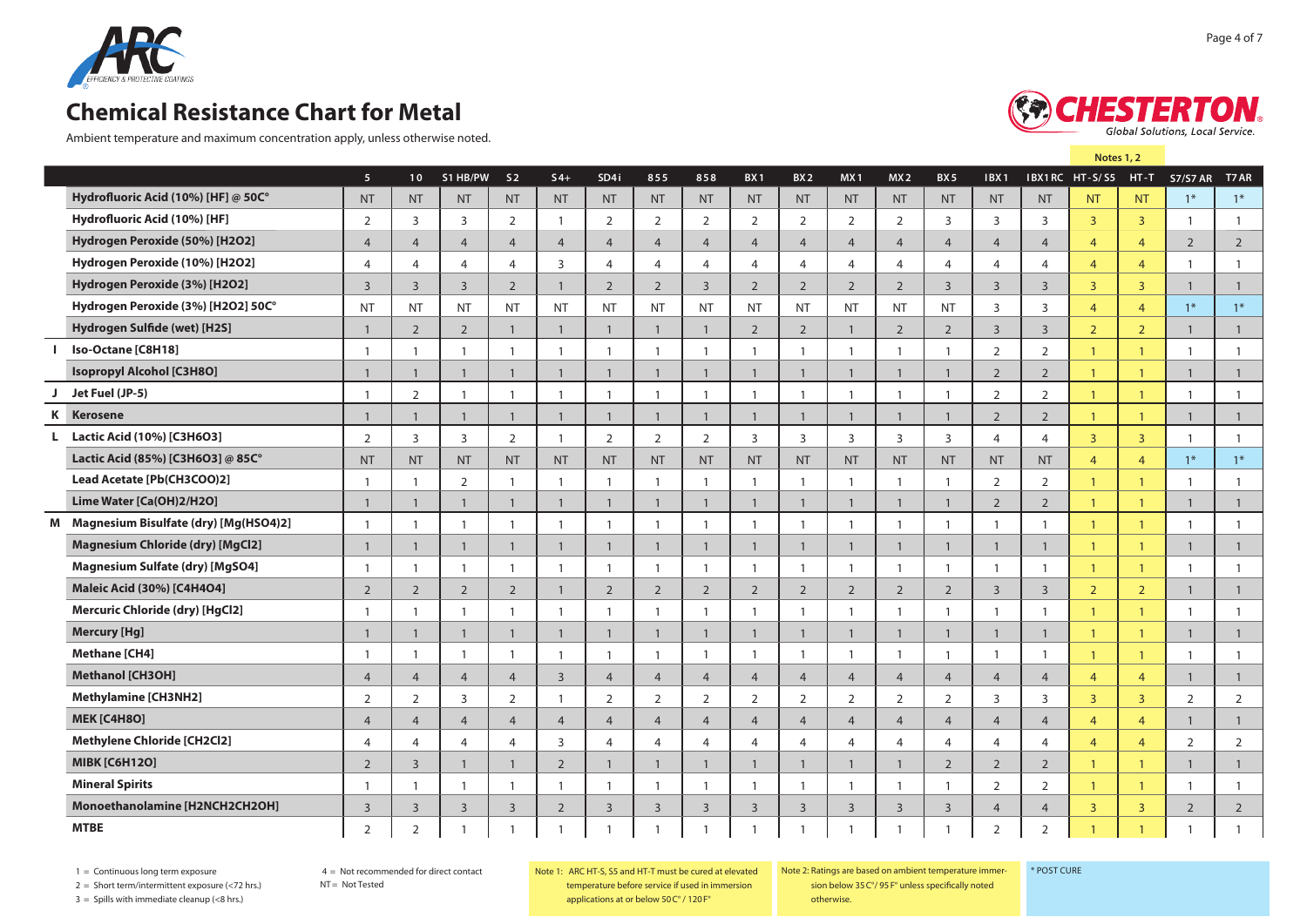

Ambient temperature and maximum concentration apply, unless otherwise noted.



|              |                                            |                |                          |                |                |                |                |                |                |                 |                 |                 |                |                |                  |                | Note 1         |                |                 |                |
|--------------|--------------------------------------------|----------------|--------------------------|----------------|----------------|----------------|----------------|----------------|----------------|-----------------|-----------------|-----------------|----------------|----------------|------------------|----------------|----------------|----------------|-----------------|----------------|
|              |                                            | 5 <sup>1</sup> | 10 <sup>°</sup>          | S1 HB/PW       | S <sub>2</sub> | $S4+$          | SD4i           | 855            | 858            | BX <sub>1</sub> | BX <sub>2</sub> | MX <sub>1</sub> | MX2            | BX 5           | IBX <sub>1</sub> |                | IBX1RC HT-S/S5 | $HT-T$         | <b>S7/S7 AR</b> | T7 AR          |
|              | N Naphtha                                  | $\overline{2}$ | $\overline{2}$           |                | $\overline{1}$ | $\overline{1}$ | $\overline{1}$ | $\overline{1}$ | $\overline{1}$ | $\overline{1}$  | $\overline{1}$  | $\overline{1}$  | $\overline{1}$ | $\overline{1}$ | 2                | $\overline{2}$ | $\mathbf{1}$   | $\mathbf{1}$   | $\mathbf{1}$    | $\mathbf{1}$   |
|              | Nickel Ammonium Sulfate (dry) [NiNH4SO4]   | $\overline{1}$ | $\mathbf{1}$             | $\overline{2}$ | $\overline{1}$ | -1             | $\mathbf{1}$   | $\overline{1}$ | $\mathbf{1}$   | $\mathbf{1}$    | $\mathbf{1}$    | -1              | $\overline{1}$ | $\overline{1}$ | 2                | 2              | $\mathbf{1}$   | $\mathbf{1}$   | $\mathbf{1}$    | $\overline{1}$ |
|              | <b>Nickel Chloride (dry) [NiCl2]</b>       | $\mathbf{1}$   | $\mathbf{1}$             | 2              | $\mathbf{1}$   | $\overline{1}$ | $\overline{1}$ | -1             | $\overline{1}$ | $\overline{1}$  | $\mathbf{1}$    | $\overline{1}$  | $\overline{1}$ | $\overline{1}$ | $\overline{2}$   | $\overline{2}$ | $\mathbf{1}$   | $\overline{1}$ | $\mathbf{1}$    | $\overline{1}$ |
|              | Nickel Nitrate (dry) [Ni(NO3)2]            | $\mathbf{1}$   | $\mathbf{1}$             | $\overline{2}$ | $\overline{1}$ | $\overline{1}$ | $\mathbf{1}$   | -1             | $\overline{1}$ | -1              | $\mathbf{1}$    | -1              | $\overline{1}$ | $\overline{1}$ | 2                | 2              | $\mathbf{1}$   | $\mathbf{1}$   | $\mathbf{1}$    | $\overline{1}$ |
|              | Nickel Sulfate (dry) [NiSO4]               | $\overline{2}$ | $\overline{2}$           | $\overline{3}$ | $\overline{2}$ | $\overline{1}$ | 2              | $\overline{2}$ | $\overline{2}$ | 2               | $\overline{2}$  | $\overline{2}$  | $\overline{2}$ | $\overline{2}$ | $\overline{3}$   | $\overline{3}$ | $\overline{2}$ | $\overline{3}$ | $\mathbf{1}$    | $\overline{1}$ |
|              | Nitric Acid (40%) [HNO3]                   | $\overline{4}$ | $\overline{4}$           | $\overline{4}$ | $\overline{4}$ | 3              | $\overline{4}$ | $\overline{4}$ | $\overline{4}$ | 4               | $\overline{4}$  | $\overline{4}$  | $\overline{4}$ | $\overline{4}$ | $\overline{4}$   | $\overline{4}$ | $\overline{4}$ | $\overline{4}$ | $\mathbf{1}$    | -1             |
|              | Nitric Acid (40%) [HNO3] @ 50C°            | <b>NT</b>      | <b>NT</b>                | <b>NT</b>      | <b>NT</b>      | <b>NT</b>      | <b>NT</b>      | <b>NT</b>      | <b>NT</b>      | <b>NT</b>       | <b>NT</b>       | <b>NT</b>       | <b>NT</b>      | <b>NT</b>      | <b>NT</b>        | <b>NT</b>      | $\overline{4}$ | $\overline{4}$ | $1*$            | $1*$           |
|              | Nitric Acid (40%) HNO3 @ 50C° Ambient Cure | <b>NT</b>      | <b>NT</b>                | NT             | <b>NT</b>      | <b>NT</b>      | <b>NT</b>      | <b>NT</b>      | <b>NT</b>      | <b>NT</b>       | <b>NT</b>       | <b>NT</b>       | <b>NT</b>      | <b>NT</b>      | 4                | $\overline{4}$ | $\overline{4}$ | $\overline{4}$ | 2               | $\overline{2}$ |
|              | Nitric Acid (20%) [HNO3]                   | $\overline{4}$ | $\overline{4}$           | $\overline{4}$ | $\overline{3}$ | $\overline{2}$ | $\overline{3}$ | $\overline{3}$ | $\overline{3}$ | 3               | $\overline{3}$  | $\overline{3}$  | $\overline{3}$ | $\overline{4}$ | $\overline{4}$   | $\overline{4}$ | $\overline{4}$ | $\overline{4}$ | $\mathbf{1}$    | $\overline{1}$ |
|              | Nitric Acid (10%) [HNO3]                   | $\overline{4}$ | $\overline{\mathcal{A}}$ | $\overline{4}$ | 2              | $\mathbf{1}$   | 2              | $\overline{2}$ | 3              | 2               | 2               | $\overline{3}$  | $\overline{2}$ | $\overline{3}$ | 3                | 3              | $\overline{4}$ | $\overline{4}$ | $\mathbf{1}$    |                |
|              | Nitrogen [N2]                              | $\mathbf{1}$   | $\mathbf{1}$             | $\overline{1}$ | $\overline{1}$ | $\overline{1}$ | $\overline{1}$ | $\overline{1}$ | $\overline{1}$ | $\overline{1}$  | $\overline{1}$  | $\mathbf{1}$    | $\mathbf{1}$   | $\overline{1}$ | $\mathbf{1}$     | $\overline{1}$ | $\mathbf{1}$   | $\overline{1}$ | $\mathbf{1}$    | $\overline{1}$ |
|              | <b>Nitrous Oxide [NO]</b>                  | $\overline{1}$ | $\mathbf{1}$             |                | $\overline{1}$ |                | $\mathbf{1}$   | $\overline{1}$ | $\mathbf{1}$   | $\overline{1}$  | $\overline{1}$  | -1              | $\overline{1}$ | $\overline{1}$ | $\overline{1}$   | $\overline{1}$ | $\mathbf{1}$   | $\mathbf{1}$   | $\mathbf{1}$    | $\overline{1}$ |
| $\mathbf{o}$ | Oleic Acid [C18H34O2]                      | $\overline{2}$ | $\overline{3}$           | $\overline{3}$ | 2              | $\overline{1}$ | 2              | $\overline{2}$ | $\overline{2}$ | $\overline{2}$  | $\overline{2}$  | $\overline{2}$  | $\overline{2}$ | $\overline{2}$ | $\overline{3}$   | $\overline{3}$ | $\overline{2}$ | $\overline{3}$ | $\mathbf{1}$    | $\mathbf{1}$   |
|              | Oleic Acid [C18H34O2] 50C°                 | <b>NT</b>      | <b>NT</b>                | <b>NT</b>      | <b>NT</b>      | <b>NT</b>      | <b>NT</b>      | <b>NT</b>      | <b>NT</b>      | <b>NT</b>       | <b>NT</b>       | <b>NT</b>       | <b>NT</b>      | <b>NT</b>      | <b>NT</b>        | <b>NT</b>      | <b>NT</b>      | <b>NT</b>      | $1*$            | $1*$           |
|              | Ozone (0.5 ppm) [O3]                       | $\overline{3}$ | $\overline{4}$           | $\overline{3}$ | $\overline{3}$ | $\overline{2}$ | 3              | $\overline{3}$ | $\overline{3}$ | $\overline{3}$  | $\overline{3}$  | $\overline{3}$  | $\overline{3}$ | $\overline{3}$ | $\overline{4}$   | $\overline{4}$ | $\overline{3}$ | $\overline{3}$ | $\mathbf{1}$    | $\overline{1}$ |
|              | <b>Oleum [fuming H2SO4]</b>                | $\overline{4}$ | $\overline{4}$           | $\overline{4}$ | $\overline{4}$ | 2              | $\overline{4}$ | $\overline{4}$ | 4              | $\overline{4}$  | $\overline{4}$  | $\overline{4}$  | 4              | $\overline{4}$ | $\overline{4}$   | $\overline{4}$ | $\overline{4}$ | $\overline{4}$ | 4               | $\overline{4}$ |
| P            | Palmitic Acid [CH3(CH2)14COOH]             | $\overline{3}$ | $\overline{4}$           | $\overline{4}$ | $\overline{3}$ | 2              | $\overline{3}$ | $\overline{3}$ | $\overline{3}$ | $\overline{3}$  | $\overline{3}$  | $\overline{3}$  | $\overline{3}$ | $\overline{3}$ | $\overline{4}$   | $\overline{4}$ | $\overline{4}$ | $\overline{4}$ | $\mathbf{1}$    | $\mathbf{1}$   |
|              | Paraffin wax                               | $\overline{1}$ | $\mathbf{1}$             | -1             | $\overline{1}$ | $\overline{1}$ | $\mathbf{1}$   | -1             | $\mathbf{1}$   | -1              | $\overline{1}$  | $\overline{1}$  | $\overline{1}$ | $\overline{1}$ | $\overline{1}$   | $\overline{1}$ | $\mathbf{1}$   | $\mathbf{1}$   | $\overline{1}$  | $\overline{1}$ |
|              | Pentane [C5H12]                            | $\mathbf{1}$   | 1                        |                | 1              | -1             | -1             | H              | -1             | $\mathbf{1}$    | -1              | $\overline{1}$  | $\overline{1}$ | $\overline{1}$ | $\overline{1}$   | -1             | $\mathbf{1}$   | $\mathbf{1}$   | $\mathbf{1}$    | $\overline{1}$ |
|              | Phenol (Carbolic Acid) [C6H6O]             | $\overline{4}$ | 4                        | $\overline{a}$ | $\overline{4}$ | 3              | $\overline{4}$ | $\overline{4}$ | $\overline{4}$ | 4               | 4               | $\overline{4}$  | $\overline{4}$ | $\overline{4}$ | $\overline{4}$   | $\overline{4}$ | $\overline{4}$ | $\overline{4}$ | $\overline{2}$  | 2              |
|              | Phosphoric Acid (85%) [H3PO4]              | $\overline{4}$ | $\overline{3}$           | $\overline{4}$ | $\overline{3}$ | 2              | $\overline{3}$ | $\overline{3}$ | $\overline{3}$ | $\overline{3}$  | $\overline{3}$  | $\overline{3}$  | $\overline{3}$ | $\overline{4}$ | $\overline{4}$   | $\overline{4}$ | $\overline{4}$ | $\overline{4}$ | $\mathbf{1}$    | $\overline{1}$ |
|              | Phosphoric Acid (85%) H3PO4 @ 85C°         | <b>NT</b>      | <b>NT</b>                | <b>NT</b>      | <b>NT</b>      | <b>NT</b>      | <b>NT</b>      | <b>NT</b>      | <b>NT</b>      | <b>NT</b>       | <b>NT</b>       | <b>NT</b>       | <b>NT</b>      | <b>NT</b>      | <b>NT</b>        | <b>NT</b>      | <b>NT</b>      | <b>NT</b>      | $1*$            | $1*$           |
|              | Phosphoric Acid (50%) [H3PO4]              | $\overline{4}$ | $\overline{3}$           | $\overline{4}$ | $\overline{3}$ | $\overline{1}$ | $\overline{3}$ | $\overline{3}$ | $\overline{3}$ | $\overline{3}$  | $\overline{3}$  | $\overline{3}$  | $\overline{3}$ | $\overline{4}$ | $\overline{4}$   | $\overline{4}$ | $\overline{4}$ | $\overline{4}$ | $\mathbf{1}$    | $\mathbf{1}$   |
|              | Phosphoric Acid (30%) [H3PO4]              | $\overline{4}$ | 3                        | $\overline{4}$ | $\overline{3}$ | $\overline{1}$ | 3              | 3              | 3              | 3               | 3               | 3               | $\overline{3}$ | $\overline{4}$ | $\overline{4}$   | $\overline{4}$ | $\overline{4}$ | $\overline{4}$ | $\overline{1}$  | $\overline{1}$ |
|              | Phosphoric Acid (10%) [H3PO4]              | $\overline{2}$ | $\overline{2}$           | 1              | $\mathbf{1}$   | $\overline{1}$ | $\mathbf{1}$   | -1             | $\overline{2}$ | 2               | $\overline{2}$  | $\overline{2}$  | $\overline{2}$ | $\overline{3}$ | $\overline{3}$   | $\overline{3}$ | $\overline{4}$ | $\overline{4}$ | $\mathbf{1}$    | $\overline{1}$ |
|              | Pickle Brine (2-4% Acetic Acid)            | $\overline{4}$ | 3                        | $\overline{4}$ | $\overline{3}$ | $\overline{1}$ | 3              | 3              | 3              | 3               | 3               | $\overline{3}$  | $\overline{3}$ | $\overline{3}$ | $\overline{4}$   | $\overline{4}$ | $\overline{4}$ | $\overline{4}$ | $\mathbf{1}$    | $\overline{1}$ |
|              | Potash Alum (dry) [AlKO8S2]                | $\mathbf{1}$   | $\mathbf{1}$             | $\mathbf{1}$   | $\mathbf{1}$   | $\overline{1}$ | $\overline{1}$ | $\mathbf{1}$   | $\mathbf{1}$   | $\overline{1}$  | $\mathbf{1}$    | $\mathbf{1}$    | $\mathbf{1}$   | $\overline{1}$ | $\overline{1}$   | $\overline{1}$ | $\mathbf{1}$   | $\overline{1}$ | $\mathbf{1}$    | $\overline{1}$ |
|              | <b>Potassium Bicarbonate (dry) [KHCO3]</b> | $\overline{1}$ | $\mathbf{1}$             |                | $\overline{1}$ | $\overline{1}$ | $\mathbf{1}$   | -1             | $\overline{1}$ | -1              | $\mathbf{1}$    | -1              | $\overline{1}$ | $\overline{1}$ | $\overline{1}$   | $\overline{1}$ | $\mathbf{1}$   | $\mathbf{1}$   | $\mathbf{1}$    | $\overline{1}$ |
|              | Potassium Bisulfate (dry) [KHSO4]          | $\mathbf{1}$   | $\mathbf{1}$             |                | $\mathbf{1}$   | -1             | $\overline{1}$ |                | $\mathbf{1}$   | -1              | $\mathbf{1}$    | -1              | $\mathbf{1}$   | $\overline{1}$ | $\overline{1}$   | -1             | $\mathbf{1}$   | $\overline{1}$ | $\mathbf{1}$    | $\mathbf{1}$   |
|              | Potassium Bromide (30%) [KBr]              | $\overline{1}$ | $\mathbf{1}$             |                | $\mathbf{1}$   |                |                |                | $\mathbf{1}$   |                 |                 |                 | $\mathbf{1}$   |                | 2                | 2              | $\overline{1}$ | $\mathbf{1}$   |                 |                |

1 = Continuous long term exposure

4 = Not recommended for direct contact

NT = Not Tested

 $2 =$  Short term/intermittent exposure (<72 hrs.)  $3 =$  Spills with immediate cleanup (<8 hrs.)

Note 1: Ratings are based on ambient temperature immersion below 35 C°/ 95 F° unless specifically noted otherwise.

\* Post Cure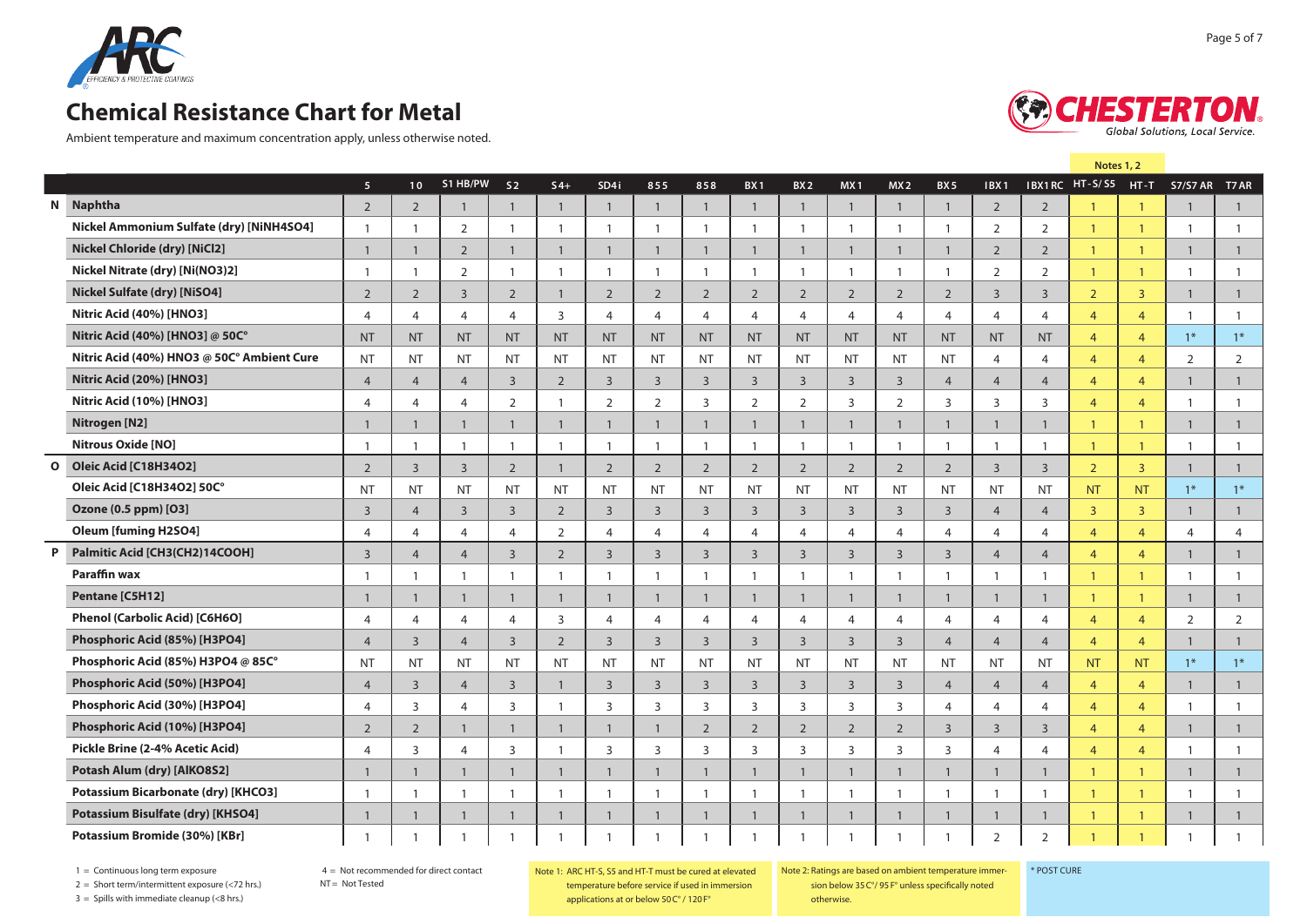

Ambient temperature and maximum concentration apply, unless otherwise noted.



|                                            |                |                 |                | Note 1                  |                |                |                |                |                 |                 |                         |                |                 |                  |                |                |                         |                 |                |
|--------------------------------------------|----------------|-----------------|----------------|-------------------------|----------------|----------------|----------------|----------------|-----------------|-----------------|-------------------------|----------------|-----------------|------------------|----------------|----------------|-------------------------|-----------------|----------------|
|                                            | 5 <sup>1</sup> | 10 <sup>°</sup> | S1 HB/PW       | S <sub>2</sub>          | $S4+$          | SD4i           | 855            | 858            | BX <sub>1</sub> | BX <sub>2</sub> | MX <sub>1</sub>         | MX2            | BX <sub>5</sub> | IBX <sub>1</sub> |                | IBX1RC HT-S/S5 | $HT-T$                  | <b>S7/S7 AR</b> | T7 AR          |
| Potassium Carbonate (50%) [K2CO3]          | $\overline{1}$ | $\overline{1}$  | $\overline{1}$ | $\overline{1}$          | $\overline{1}$ | $\mathbf{1}$   | $\mathbf{1}$   | $\mathbf{1}$   | $\mathbf{1}$    | $\mathbf{1}$    | $\overline{1}$          |                | $\mathbf{1}$    | $\overline{2}$   | $\overline{2}$ |                |                         | 1               | $\overline{1}$ |
| Potassium Chloride (30%) [KCl]             | $\mathbf{1}$   | $\overline{1}$  | $\overline{1}$ |                         | $\mathbf{1}$   | $\mathbf{1}$   | -1             |                |                 |                 | -1                      |                | $\mathbf{1}$    | 2                | $\overline{2}$ |                | $\mathbf{1}$            |                 | $\overline{1}$ |
| <b>Potassium Cyanide (dry) [KCN]</b>       | $\overline{2}$ | $\overline{2}$  | $\overline{2}$ | $\overline{2}$          | $\mathbf{1}$   | $\overline{2}$ | $\overline{2}$ | $\overline{2}$ | $\overline{2}$  | $\overline{2}$  | $\overline{2}$          | $\overline{2}$ | $\overline{2}$  | $\overline{3}$   | $\overline{3}$ | $\overline{2}$ | $\overline{2}$          | 1               | $\mathbf{1}$   |
| Potassium Dichromate (dry) [K2Cr2O7]       | 2              | $\overline{2}$  | $\overline{2}$ | $\overline{2}$          | $\mathbf{1}$   | $\overline{2}$ | $\overline{2}$ | $\overline{2}$ | $\overline{2}$  | $\overline{2}$  | 2                       | $\overline{2}$ | $\overline{2}$  | $\overline{3}$   | 3              | $\overline{2}$ | $\overline{2}$          |                 | $\overline{1}$ |
| Potassium Phosphate Dibasic (dry) [K2HPO4] | $\overline{3}$ | $\overline{2}$  | $\overline{3}$ | $\overline{2}$          | $\mathbf{1}$   | $\overline{2}$ | $\overline{2}$ | $2^{\circ}$    | $\overline{2}$  | $\overline{2}$  | $\overline{2}$          | $\overline{2}$ | $\overline{2}$  | 3                | $\overline{3}$ | $\overline{2}$ | $\overline{2}$          | $\mathbf{1}$    | $\mathbf{1}$   |
| Potassium Ferricyanide (dry) [K3Fe(CN)6]   | 2              | $\overline{1}$  | $\overline{2}$ | $\mathbf{1}$            | $\mathbf{1}$   | $\mathbf{1}$   | $\mathbf{1}$   | $\mathbf{1}$   | $\mathbf{1}$    |                 | -1                      | -1             | $\mathbf{1}$    | 2                | 2              | 1              | $\overline{1}$          |                 | -1             |
| Potassium Ferrocyanide (dry) [K4Fe(CN)6]   | $\mathbf{1}$   | $\overline{1}$  | $\overline{2}$ | $\mathbf{1}$            | $\mathbf{1}$   | $\mathbf{1}$   | $\mathbf{1}$   | $\mathbf{1}$   | $\mathbf{1}$    | $\blacksquare$  | $\overline{1}$          |                | $\mathbf{1}$    | $\overline{2}$   | $\overline{2}$ | $\mathbf{1}$   | $\overline{1}$          | $\overline{1}$  | $\overline{1}$ |
| Potassium Hydroxide (50%) [KOH]            | $\mathbf{1}$   | $\overline{1}$  | $\overline{2}$ | $\mathbf{1}$            | $\mathbf{1}$   | $\overline{1}$ | $\mathbf{1}$   | $\overline{1}$ | $\overline{1}$  | $\overline{1}$  | $\overline{1}$          | -1             | $\overline{1}$  | 2                | 2              | -1             | $\overline{2}$          | $\mathbf{1}$    | $\mathbf{1}$   |
| Potassium Hydroxide (10%) [KOH]            | $\overline{1}$ | $\overline{1}$  | $\overline{1}$ | $\overline{1}$          | $\mathbf{1}$   | $\mathbf{1}$   | $\mathbf{1}$   | $\mathbf{1}$   | $\mathbf{1}$    | $\overline{1}$  | $\overline{1}$          | $\mathbf{1}$   | $\mathbf{1}$    | 2                | $\overline{2}$ | $\mathbf{1}$   | $\overline{2}$          | $\overline{1}$  | $\overline{1}$ |
| Potassium lodide [KI]                      | $\overline{1}$ | $\overline{1}$  | $\mathbf{1}$   | $\overline{1}$          | $\overline{1}$ | $\mathbf{1}$   | $\mathbf{1}$   | -1             | $\overline{1}$  |                 | -1                      | -1             | $\mathbf{1}$    | 2                | 2              |                | $\mathbf{1}$            |                 | -1             |
| <b>Potassium Nitrate (dry) [KNO3]</b>      | $\overline{1}$ | $\overline{1}$  | $\overline{1}$ | $\overline{1}$          | $\mathbf{1}$   | $\mathbf{1}$   | $\mathbf{1}$   | $\mathbf{1}$   | $\mathbf{1}$    | $\mathbf{1}$    | $\mathbf{1}$            |                | -1              | 1                | $\mathbf{1}$   |                | $\overline{1}$          | -1              | $\overline{1}$ |
| <b>Potassium Permanganate [KMnO4]</b>      | $\overline{3}$ | $\overline{2}$  | 3              | $\overline{2}$          | $\mathbf{1}$   | $\overline{2}$ | $\overline{2}$ | $\overline{2}$ | 2               | $\overline{2}$  | 2                       | 2              | $\overline{2}$  | 3                | $\overline{3}$ | $\overline{3}$ | $\overline{3}$          |                 |                |
| Propane [C3H8]                             | $\overline{1}$ | $\overline{1}$  | $\overline{1}$ | $\overline{1}$          | $\mathbf{1}$   | $\mathbf{1}$   | $\mathbf{1}$   | $\mathbf{1}$   | $\mathbf{1}$    | $\overline{1}$  | $\overline{1}$          |                | $\overline{1}$  | $\mathbf{1}$     | $\overline{1}$ |                | $\overline{1}$          | $\overline{1}$  | $\overline{1}$ |
| Propylene Oxide [C3H6O]                    | $\overline{4}$ | 3               | 3              | 3                       | 2              | 3              | 3              | 3              | 3               | $\overline{3}$  | 3                       | 3              | 3               | 4                | $\overline{4}$ | $\overline{3}$ | $\overline{\mathbf{3}}$ | $\overline{2}$  | $\overline{2}$ |
| Salt Water [NaCl+H2O+minerals]             | $\overline{1}$ | $\mathbf{1}$    | $\mathbf{1}$   | $\mathbf{1}$            | $\mathbf{1}$   | $\mathbf{1}$   | $\mathbf{1}$   | $\mathbf{1}$   | $\mathbf{1}$    | $\overline{1}$  | $\overline{1}$          | $\mathbf{1}$   | $\overline{1}$  | $\mathbf{1}$     | $\overline{1}$ | $\mathbf{1}$   | $\overline{1}$          | $\overline{1}$  | $\overline{1}$ |
| Sewage                                     | $\overline{1}$ | $\overline{1}$  | $\mathbf{1}$   | $\mathbf{1}$            | $\mathbf{1}$   | $\mathbf{1}$   | $\mathbf{1}$   | $\mathbf{1}$   |                 | - 1             | -1                      | -1             | $\mathbf{1}$    | -1               | $\mathbf{1}$   | $\mathbf{1}$   | $\overline{1}$          | -1              | $\mathbf{1}$   |
| <b>Silicone Oil</b>                        | $\mathbf{1}$   | $\overline{1}$  | $\mathbf{1}$   | $\overline{1}$          | $\overline{1}$ | $\mathbf{1}$   | $\mathbf{1}$   | $\mathbf{1}$   | $\mathbf{1}$    | $\overline{1}$  | $\overline{1}$          | -1             | $\mathbf{1}$    | $\mathbf{1}$     | $\mathbf{1}$   | $\mathbf{1}$   | $\overline{1}$          | $\overline{1}$  | $\overline{1}$ |
| <b>Silver Nitrate [AgNO3]</b>              | $\overline{1}$ | $\overline{1}$  | $\mathbf{1}$   | $\mathbf{1}$            | $\overline{1}$ | $\overline{1}$ | $\mathbf{1}$   | $\overline{1}$ | $\overline{1}$  | $\overline{1}$  | $\overline{1}$          | -1             | $\overline{1}$  | $\mathbf{1}$     | $\overline{1}$ | -1             | $\overline{1}$          | $\mathbf{1}$    | $\overline{1}$ |
| Skydrol [aircraft hydraulic fluid]         | $\mathbf{1}$   | $\overline{2}$  | $\mathbf{1}$   | $\overline{1}$          | $\overline{1}$ | $\mathbf{1}$   | $\mathbf{1}$   | $\mathbf{1}$   | $\mathbf{1}$    | $\overline{1}$  | $\overline{1}$          | $\mathbf{1}$   | $\mathbf{1}$    | $\overline{2}$   | $\overline{2}$ |                | $\overline{1}$          | $\overline{1}$  | $\overline{1}$ |
| Sodium Acetate [CH3COONa]                  | $\mathbf{1}$   | $\overline{1}$  | $\mathbf{1}$   | $\overline{\mathbf{1}}$ | $\mathbf{1}$   | $\mathbf{1}$   | $\mathbf{1}$   | -1             |                 |                 | -1                      |                | $\mathbf{1}$    | 1                | $\mathbf{1}$   |                | $\overline{1}$          |                 | $\overline{1}$ |
| <b>Sodium Aluminate [AlNaO2]</b>           | $\mathbf{1}$   | $\overline{1}$  | $\mathbf{1}$   | $\overline{1}$          | $\overline{1}$ | $\mathbf{1}$   | $\mathbf{1}$   | $\overline{1}$ | $\mathbf{1}$    | $\mathbf{1}$    | $\overline{1}$          |                | $\mathbf{1}$    | $\mathbf{1}$     | $\mathbf{1}$   |                | $\mathbf{1}$            | -1              | $\overline{1}$ |
| <b>Sodium Bicarbonate [NaHCO3]</b>         | $\overline{1}$ | $\overline{1}$  | $\mathbf{1}$   | $\mathbf{1}$            | $\mathbf{1}$   | $\overline{1}$ | $\mathbf{1}$   |                |                 | -1              | -1                      |                | $\overline{1}$  | $\mathbf{1}$     | $\mathbf{1}$   |                | $\overline{1}$          |                 | $\overline{1}$ |
| <b>Sodium Bisulfate [NaHSO4]</b>           | $\mathbf{1}$   | $\overline{1}$  | $\overline{1}$ | $\overline{1}$          | $\mathbf{1}$   | $\mathbf{1}$   | $\mathbf{1}$   | $\mathbf{1}$   | $\mathbf{1}$    | $\mathbf{1}$    | $\mathbf{1}$            |                | $\mathbf{1}$    | $\mathbf{1}$     | $\mathbf{1}$   |                | $\overline{1}$          | $\mathbf{1}$    | $\overline{1}$ |
| <b>Sodium Bisulfite [Na2S2O5]</b>          | $\overline{1}$ | $\overline{1}$  | $\mathbf{1}$   | $\mathbf{1}$            | $\mathbf{1}$   | $\mathbf{1}$   | $\mathbf{1}$   |                |                 |                 | -1                      |                | $\overline{1}$  | $\mathbf{1}$     | $\mathbf{1}$   |                | $\overline{1}$          |                 | $\mathbf{1}$   |
| Sodium Borate [Na2B4O7]                    | $\overline{1}$ | $\overline{1}$  | $\overline{1}$ | $\overline{1}$          | $\mathbf{1}$   | $\mathbf{1}$   | $\mathbf{1}$   | $\mathbf{1}$   | $\mathbf{1}$    | $\overline{1}$  | $\overline{1}$          |                | $\mathbf{1}$    | $\mathbf{1}$     | $\mathbf{1}$   | $\mathbf{1}$   | $\overline{1}$          | $\mathbf{1}$    | $\overline{1}$ |
| <b>Sodium Bromide [NaBr]</b>               | $\overline{1}$ | $\overline{1}$  | $\overline{1}$ | $\overline{1}$          | $\overline{1}$ | $\overline{1}$ | $\mathbf{1}$   | $\mathbf{1}$   | $\overline{1}$  | -1              | $\overline{\mathbf{1}}$ | -1             | $\overline{1}$  | $\mathbf{1}$     | $\mathbf{1}$   | -1             | $\overline{1}$          | -1              | $\mathbf{1}$   |
| <b>Sodium Carbonate [Na2CO3]</b>           | $\overline{1}$ | $\overline{1}$  | $\overline{1}$ | $\overline{1}$          | $\mathbf{1}$   | $\mathbf{1}$   | $\mathbf{1}$   | $\mathbf{1}$   | $\mathbf{1}$    | $\overline{1}$  | $\overline{1}$          | $\mathbf{1}$   | $\mathbf{1}$    | $\mathbf{1}$     | $\mathbf{1}$   | -1             | $\overline{1}$          | 1.              | $\overline{1}$ |
| Sodium Chlorate (dry) [NaClO3]             | $\overline{1}$ | $\overline{1}$  | $\overline{1}$ | -1                      | $\mathbf{1}$   | $\mathbf{1}$   | $\mathbf{1}$   |                |                 |                 |                         |                | $\mathbf{1}$    |                  | -1             |                | $\mathbf{1}$            |                 | $\mathbf{1}$   |
| Sodium Chloride (dry) [NaCl]               |                |                 |                |                         |                |                |                |                |                 |                 |                         |                |                 |                  |                |                |                         |                 |                |

**Sodium Chromate [Na2CrO4]** 2 2 2 2 1 2 2 2 2 2 2 2 2 3 3 2 2 1 1

1 = Continuous long term exposure

2 = Short term/intermittent exposure (<72 hrs.)

 $3 =$  Spills with immediate cleanup (<8 hrs.)

Note 1: Ratings are based on ambient temperature immersion below 35 C°/ 95 F° unless specifically noted otherwise.

\* Post Cure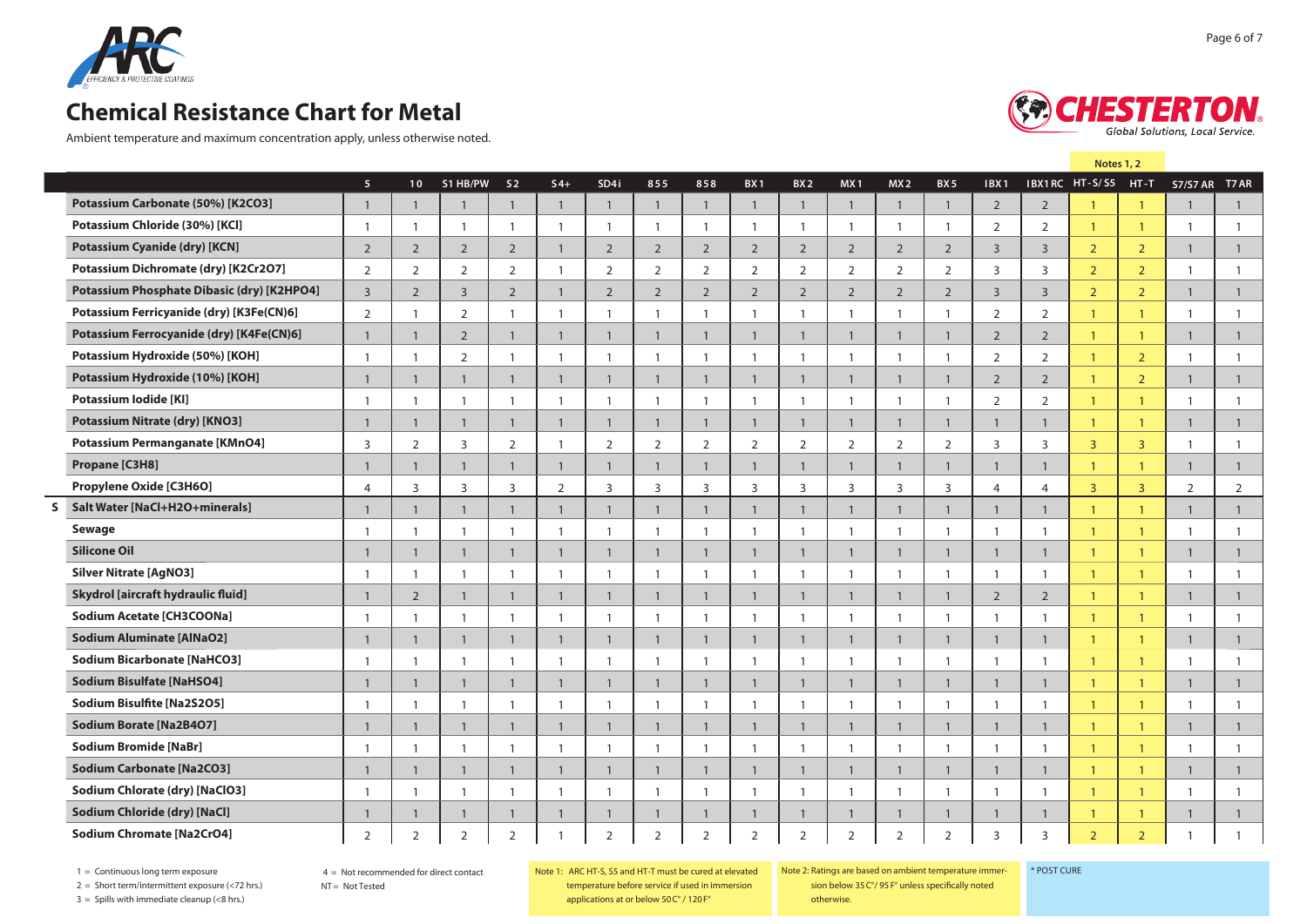

Ambient temperature and maximum concentration apply, unless otherwise noted.



**Note 1**

|                                       | 5 <sup>1</sup> | 10 <sup>°</sup>          | S1 HB/PW       | S <sub>2</sub> | $S4+$          | SD4i           | 855                      | 858            | BX <sub>1</sub> | BX <sub>2</sub> | MX <sub>1</sub> | MX2                      | BX <sub>5</sub> | IBX1           |                | IBX1RC HT-S/S5 |                | HT-T S7/S7 AR  | T7 AR          |
|---------------------------------------|----------------|--------------------------|----------------|----------------|----------------|----------------|--------------------------|----------------|-----------------|-----------------|-----------------|--------------------------|-----------------|----------------|----------------|----------------|----------------|----------------|----------------|
| <b>Sodium Cyanide (dry) [NaCN]</b>    | $\overline{1}$ | $\overline{1}$           |                | $\overline{1}$ | $\overline{1}$ | $\overline{1}$ | $\overline{1}$           | $\overline{1}$ | $\mathbf{1}$    | $\overline{1}$  | $\overline{1}$  | $\overline{1}$           | $\overline{1}$  | $\overline{1}$ | $\mathbf{1}$   |                | $\mathbf{1}$   | 1              | $\mathbf{1}$   |
| Sodium Fluoride (dry) [NaF]           | $\overline{1}$ | $\overline{1}$           | 2              | $\overline{1}$ | $\overline{1}$ | $\overline{1}$ | -1                       | $\overline{1}$ | $\overline{1}$  | $\overline{1}$  | $\overline{1}$  | $\overline{1}$           | 2               | 2              | 2              | $\overline{1}$ | $\overline{1}$ | $\overline{1}$ | $\overline{1}$ |
| Sodium Hydroxide (50%) [NaOH]         | $\overline{1}$ | $\overline{1}$           | $\overline{2}$ | $\mathbf{1}$   | $\overline{1}$ | $\mathbf{1}$   | $\mathbf{1}$             | $\mathbf{1}$   | $\mathbf{1}$    | $\mathbf{1}$    | $\overline{1}$  | $\mathbf{1}$             | $\mathbf{1}$    | $\overline{2}$ | $\overline{2}$ | $\overline{1}$ | $\overline{2}$ | $\mathbf{1}$   | $\mathbf{1}$   |
| Sodium Hydroxide (10%) [NaOH]         | $\overline{1}$ | $\overline{1}$           | $\overline{1}$ | $\overline{1}$ | $\overline{1}$ | $\overline{1}$ | $\overline{1}$           | $\overline{1}$ | $\overline{1}$  | $\overline{1}$  | $\overline{1}$  | $\overline{\phantom{0}}$ | $\overline{1}$  | 2              | 2              | $\overline{1}$ | $\overline{2}$ | $\overline{1}$ | $\overline{1}$ |
| Sodium Hypochlorite (15%) [NaClO]     | $\overline{4}$ | $\overline{4}$           | $\overline{4}$ | $\overline{4}$ | $\overline{3}$ | $\overline{4}$ | $\overline{4}$           | $\overline{4}$ | $\overline{4}$  | $\overline{4}$  | $\overline{4}$  | $\overline{4}$           | $\overline{4}$  | $\overline{4}$ | $\overline{4}$ | $\overline{4}$ | $\overline{4}$ | $\overline{2}$ | $\overline{2}$ |
| Sodium Hypochlorite (6%) [NaClO]      | $\overline{3}$ | 3                        | $\overline{1}$ | $\overline{1}$ | $\overline{1}$ | $\overline{1}$ | $\overline{\phantom{0}}$ | $\overline{1}$ | $\overline{1}$  | $\overline{1}$  | $\overline{1}$  | $\overline{1}$           | $\overline{1}$  | 2              | $\overline{2}$ | $\overline{1}$ | $\overline{1}$ | $\overline{1}$ | $\overline{1}$ |
| Sodium Metaphosphate (dry) [(NaPO3)n] | 2              | $\overline{2}$           | $\overline{2}$ | $\overline{2}$ | 1              | 2              | 2                        | $\overline{2}$ | $\overline{2}$  | 2               | 2               | $\overline{2}$           | $\overline{2}$  | $\overline{3}$ | $\overline{3}$ | $\overline{2}$ | $\overline{2}$ | $\mathbf{1}$   | $\mathbf{1}$   |
| Sodium Metasilicate (dry) [Na2SiO3]   | 2              | $\overline{2}$           | 2              | 2              | -1             | 2              | 2                        | $\overline{2}$ | 2               | 2               | 2               | $\overline{2}$           | 2               | 3              | $\overline{3}$ | $\overline{2}$ | $\overline{2}$ | $\overline{1}$ | $\overline{1}$ |
| <b>Sodium Nitrate (dry) [NaNO3]</b>   | $\mathbf{1}$   | $\mathbf{1}$             | $\mathbf{1}$   | $\mathbf{1}$   | $\mathbf{1}$   | $\mathbf{1}$   | $\mathbf{1}$             | $\mathbf{1}$   | $\mathbf{1}$    | $\mathbf{1}$    | $\mathbf{1}$    | $\mathbf{1}$             | $\mathbf{1}$    | $\mathbf{1}$   | $\mathbf{1}$   | $\overline{1}$ | $\overline{1}$ | $\mathbf{1}$   | $\overline{1}$ |
| Sodium Phosphate Acid [NaH2PO4]       | 2              | $\overline{2}$           | 2              | 2              | -1             | 2              | 2                        | $\overline{2}$ | 2               | 2               | 2               | $\overline{2}$           | $\overline{2}$  | $\overline{3}$ | $\overline{3}$ | $\overline{2}$ | $\overline{3}$ | $\overline{1}$ | - 1            |
| Sodium Silicate (dry) [Na2SiO3]       | $\overline{1}$ | $\overline{1}$           | $\mathbf{1}$   | $\mathbf{1}$   | $\mathbf{1}$   | $\mathbf{1}$   | $\mathbf{1}$             | $\mathbf{1}$   | $\mathbf{1}$    | $\mathbf{1}$    | $\mathbf{1}$    | $\overline{1}$           | $\mathbf{1}$    | $\mathbf{1}$   | $\mathbf{1}$   | $\overline{1}$ | $\overline{1}$ | $\mathbf{1}$   | $\mathbf{1}$   |
| Sodium Sulfate (dry) [Na2SO4]         | $\overline{1}$ | $\overline{\phantom{0}}$ | $\overline{1}$ | $\overline{1}$ | -1             | $\overline{1}$ | -1                       | $\overline{1}$ | $\overline{1}$  | $\overline{1}$  | $\overline{1}$  | -1                       | $\overline{1}$  | $\overline{1}$ | $\overline{1}$ | $\overline{1}$ | $\overline{1}$ | $\overline{1}$ |                |
| Sodium Sulfite (dry) [Na2SO3]         | $\overline{1}$ | $\overline{1}$           | $\overline{1}$ | $\overline{1}$ | $\overline{1}$ | $\overline{1}$ | $\overline{1}$           | $\overline{1}$ | $\mathbf{1}$    | $\overline{1}$  | $\overline{1}$  | $\overline{1}$           | $\overline{1}$  | $\overline{1}$ | $\mathbf{1}$   | $\overline{1}$ | $\overline{1}$ | $\mathbf{1}$   | $\overline{1}$ |
| <b>Stannic Chloride (dry) [SnCl4]</b> | $\overline{1}$ | $\overline{1}$           | $\overline{1}$ | $\overline{1}$ | -1             | $\overline{1}$ | -1                       | $\overline{1}$ | $\overline{1}$  | $\overline{1}$  | $\overline{1}$  | $\overline{1}$           | $\overline{1}$  | $\overline{1}$ | $\overline{1}$ | $\overline{1}$ | $\overline{1}$ | $\overline{1}$ |                |
| Starch [C6H12O6]n                     | $\overline{1}$ | $\overline{1}$           | $\overline{1}$ | $\overline{1}$ | $\overline{1}$ | $\overline{1}$ | $\overline{1}$           | $\overline{1}$ | $\overline{1}$  | $\overline{1}$  | $\overline{1}$  | $\overline{1}$           | $\overline{1}$  | $\overline{1}$ | $\overline{1}$ | $\overline{1}$ | $\overline{1}$ | $\mathbf{1}$   | $\mathbf{1}$   |
| Sulfuric Acid (98%) [H2SO4]           | $\overline{4}$ | $\overline{3}$           | $\overline{4}$ | $\overline{3}$ | - 1            | $\overline{3}$ | $\overline{3}$           | $\overline{3}$ | $\overline{3}$  | $\overline{3}$  | $\overline{3}$  | $\overline{3}$           | $\overline{4}$  | $\overline{4}$ | $\overline{4}$ | $\overline{4}$ | $\overline{4}$ | $\overline{4}$ | $\overline{4}$ |
| Sulfuric Acid (70%) [H2SO4]           | $\overline{4}$ | $\overline{3}$           | $\overline{4}$ | $\overline{3}$ | $\overline{1}$ | $\overline{3}$ | $\overline{3}$           | $\overline{3}$ | $\overline{3}$  | $\overline{3}$  | $\overline{3}$  | $\overline{3}$           | $\overline{4}$  | $\overline{4}$ | $\overline{4}$ | $\overline{4}$ | $\overline{4}$ | $\mathbf{1}$   | $\mathbf{1}$   |
| Sulfuric Acid (70%) H2SO4 @ 85C°      | <b>NT</b>      | <b>NT</b>                | <b>NT</b>      | <b>NT</b>      | <b>NT</b>      | <b>NT</b>      | <b>NT</b>                | <b>NT</b>      | <b>NT</b>       | <b>NT</b>       | <b>NT</b>       | <b>NT</b>                | <b>NT</b>       | <b>NT</b>      | <b>NT</b>      | <b>NT</b>      | <b>NT</b>      | $1*$           | $1*$           |
| Sulfuric Acid (30%) [H2SO4]           | $\overline{3}$ | $\overline{3}$           | $\overline{1}$ | $\overline{1}$ | $\overline{1}$ | $\overline{1}$ | $\overline{1}$           | $\overline{2}$ | 2               | $\overline{2}$  | 2               | $\overline{2}$           | $\overline{3}$  | $\overline{3}$ | $\overline{3}$ | $\overline{1}$ | $\overline{2}$ | $\mathbf{1}$   | $\overline{1}$ |
| Sulfuric Acid (10%) [H2SO4]           | $\overline{3}$ |                          |                | $\overline{1}$ |                | -1             |                          | -1             |                 | -1              |                 | $\mathbf{1}$             |                 | 2              | $\overline{2}$ | $\mathbf{1}$   |                |                |                |
| <b>Sulfur Dioxide [SO2]</b>           |                |                          |                | 1              |                | $\overline{1}$ |                          | $\mathbf{1}$   |                 | $\mathbf{1}$    |                 |                          |                 |                |                | $\mathbf{1}$   |                | 1              |                |
| T Tar                                 | $\overline{1}$ | $\overline{1}$           |                | $\overline{1}$ | -1             | $\overline{1}$ |                          | $\overline{1}$ | $\overline{1}$  | $\overline{1}$  | $\overline{1}$  | $\overline{\phantom{0}}$ | $\overline{1}$  | $\overline{1}$ | $\overline{1}$ | $\overline{1}$ | $\overline{1}$ | $\overline{1}$ | $\mathbf{1}$   |
| Tall oil @ 50C°                       | <b>NT</b>      | <b>NT</b>                | $\mathbf{1}$   | $\mathbf{1}$   | $\mathbf{1}$   | $\mathbf{1}$   | -1                       | $\overline{1}$ | <b>NT</b>       | <b>NT</b>       | <b>NT</b>       | <b>NT</b>                | <b>NT</b>       | <b>NT</b>      | <b>NT</b>      | <b>NT</b>      | <b>NT</b>      | $1*$           | $1*$           |
| Toluene [C7H8]                        | $\overline{4}$ | $\overline{4}$           | $\overline{4}$ |                | $\overline{4}$ |                |                          | $\overline{2}$ | $\overline{2}$  | 2               | $\overline{2}$  | 2                        | $\overline{2}$  | $\overline{4}$ | $\overline{4}$ | $\overline{4}$ | $\overline{4}$ |                |                |
| <b>Transformer Oil</b>                | $\overline{1}$ | $\overline{1}$           | 1              | $\mathbf{1}$   | -1             | $\mathbf{1}$   | -1                       | $\mathbf{1}$   | 1               | $\overline{1}$  | $\mathbf{1}$    | $\overline{1}$           | $\mathbf{1}$    | $\overline{2}$ | $\overline{2}$ | $\overline{1}$ |                | $\mathbf{1}$   | $\mathbf{1}$   |
| Turpentine [C10H16]                   |                |                          | 2              |                |                |                |                          |                |                 |                 |                 |                          | 2               | 2              | $\overline{2}$ |                |                |                | $\overline{1}$ |
| Urea (dry) [H2NCONH2]<br>U            | $\overline{1}$ | $\overline{1}$           | -1             | $\mathbf{1}$   | $\overline{1}$ | $\mathbf{1}$   | $\overline{1}$           | $\mathbf{1}$   | $\overline{1}$  | $\mathbf{1}$    | $\overline{1}$  | $\overline{1}$           | $\mathbf{1}$    | $\mathbf{1}$   | $\mathbf{1}$   | $\overline{1}$ | $\overline{1}$ | $\mathbf{1}$   | $\mathbf{1}$   |
| Urea (30%) [H2NCONH2]                 |                |                          |                |                |                |                |                          |                |                 |                 |                 |                          |                 |                |                |                |                |                |                |
| V Vinegar (4-8% Acetic Acid)          | $\overline{3}$ | $\overline{3}$           | $\overline{4}$ | $\overline{3}$ |                | $\overline{3}$ | $\overline{3}$           | $\overline{3}$ | $\overline{3}$  | $\overline{3}$  | $\overline{3}$  | $\overline{3}$           | $\overline{3}$  | $\overline{4}$ | $\overline{4}$ | $\overline{3}$ | $\overline{4}$ |                |                |

1 = Continuous long term exposure

NT = Not Tested

2 = Short term/intermittent exposure (<72 hrs.)

 $3 =$  Spills with immediate cleanup (<8 hrs.)

Note 1: Ratings are based on ambient temperature immersion

\* Post Cure

below 35 C°/ 95 F° unless specifically noted otherwise.